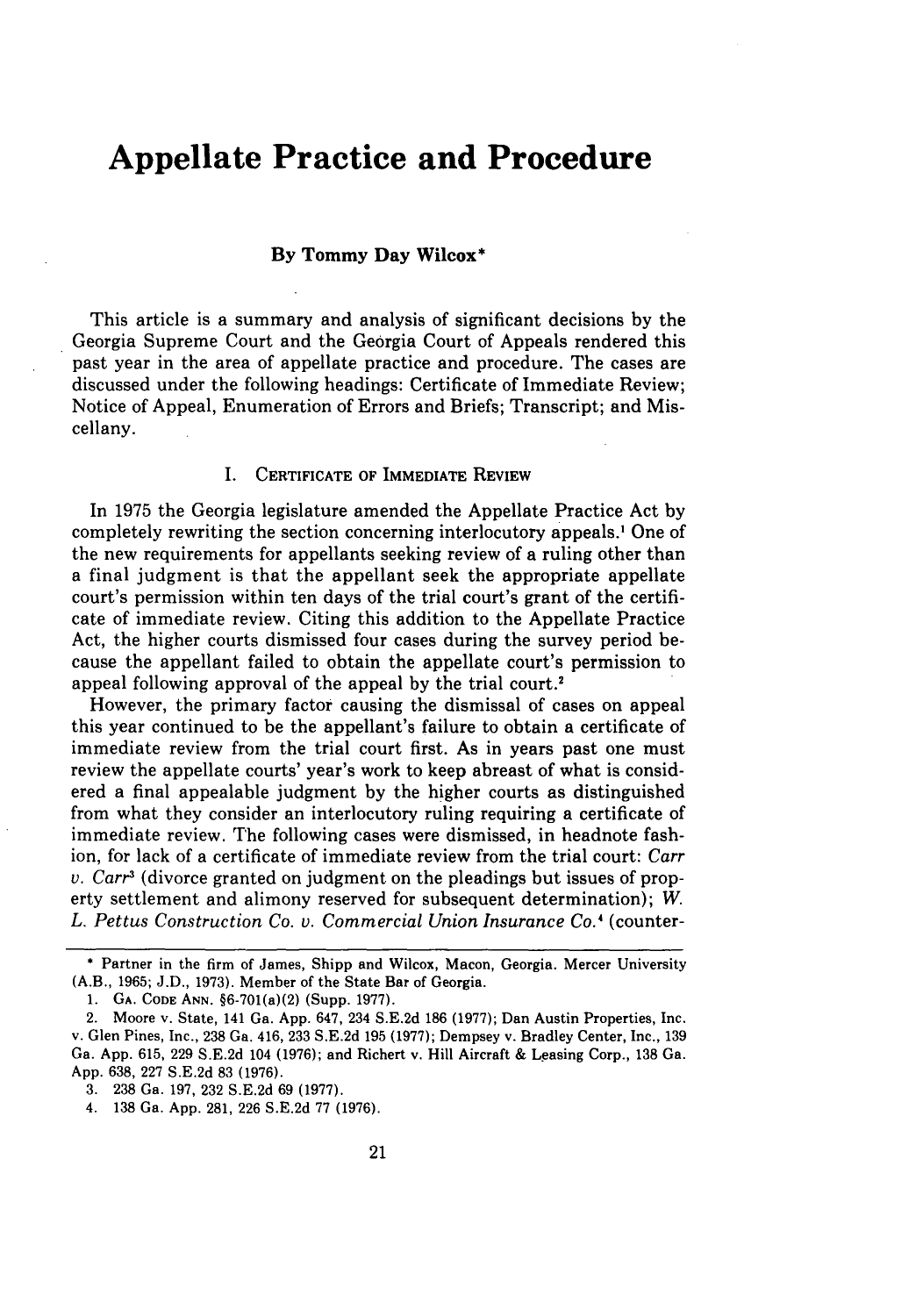claim dismissed but plaintiff's complaint still pending); *Partain v. State5* (defendant's pleas in bar and pleas of former jeopardy overruled but trial on indictment still pending); *Clary v. Brown'* (complaint dismissed as to one of two plaintiffs); *Cox v. Wielder7* (judgment holding nugatory an action by an illegally constituted board of tax equalization but ordering further consideration of the matter by a newly constituted board, and a judgment denying a restraining order but directing other action by plaintiff); *Paris v. Citizens & Southern National Bank8* (counterclaim still pending); *Guthrie v. Monumental Properties, Inc.'* (order denying plaintiffs' motion to add various parties defendant and dismissing the complaint as to them); *Kristensen v. Kristensen'0* (order denying pleas to jurisdiction seeking to dismiss plaintiff's complaint on the ground of lack of jurisdiction); *Wall v. T.J.B. Services, Inc."* (order of trial court directing defendant to pay the amount of rent alleged to be due into the registry of the court while dispossessory warrant pending); *Trust Co. of Columbus v. Ferrior*<sup>12</sup> (order setting aside a judgment against the garnishee but not terminating the garnishment proceeding); *Shuford v. Jackson, 3 Davis v. Davis,' First National Bank of Atlanta v. Hudson, "Associated Architects, Inc. v. Holland, 6* and *Thigpen v. Futura Construction, Inc.* **'7** (order granting motion to set aside a judgment and open a default leaving the case pending in the trial court).

Another decision that turned in part on the presence or lack of a certificate of immediate review was *Georgia Heart Ass'n Inc. v. State Farm Mutual Automobile Insurance Co. ' <sup>8</sup>*In this case both parties filed motions for summary judgment. The court granted the defendant's motion and denied the plaintiff's motion. The plaintiff appealed both decisions. The court of appeals refused to consider the trial court's denial of the plaintiff's motion for summary judgment without a certificate of immediate review even though there was a proper appeal from the granting of the defendant's motion.<sup>19</sup>

Appellate practitioners were reminded during the year that the failure

5. 138 Ga. App. 171, **225** S.E.2d 736 (1976). 6. 139 Ga. App. 799, 229 S.E.2d 680 (1976). 7. 237 Ga. 131, 227 S.E.2d 40 (1976). **8.** 140 Ga. App. 417, 231 S.E.2d 357 (1976). 9. 141 Ga. App. 25, 232 S.E.2d 372 (1977). 10. 238 Ga. 294, 232 S.E.2d 564 (1977). **11.** 141 Ga. App. 437, **233** S.E.2d **810 (1977).** 12. 141 Ga. App. 328, **233** S.E.2d 280 (1977). 13. 139 Ga. App. 469, **228** S.E.2d: 605 (1976). 14. 139 Ga. App. 599, 229 S.E.2d 81 (1976). 15. 139 Ga. App. 629, **229** S.E.2d 109 (1976). 16. 139 Ga. App. 793, 229 S.E.2d 674 (1976). 17. 140 Ga. App. 65, 230 S.E.2d 92 (1976). **18.** 140 Ga. App. 860, **232** S.E.2d 271 (1976).

19. See Marietta Yamaha v. Thomas, 237 Ga. 840, 229 S.E.2d 753 (1976).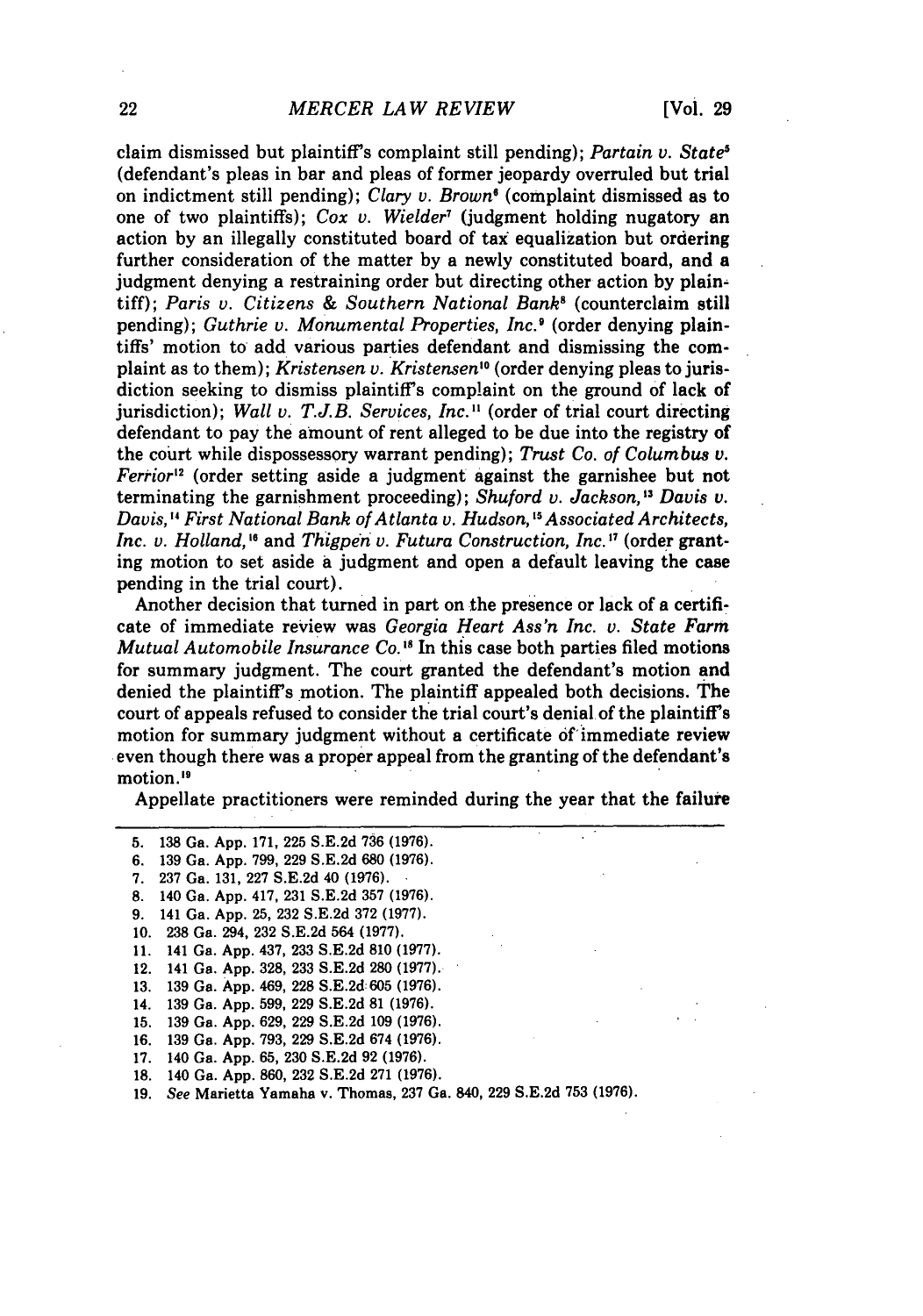**1977]**

to obtain a certificate of immediate review from the trial court and to seek the appellate court's permission to appeal within the time frame set out in the Appellate Practice Act cannot be cured by amendment offered as an application for immediate review when filed three months after the expiration of the filing time for such requests. $20$ 

#### II. **NOTICE OF APPEAL, ENUMERATION OF ERRORS AND BRIEFS**

**A** timely-filed notice of appeal, a well reasoned enumeration of errors, and a brief in support of these enumerations are prerequisites to insure adjudication of an appealable final judgment **by** the appellate courts. These prerequisites are standard fare under the Appellate Practice Act; in particular the notice of appeal must be timely filed. Yet, more than a few appeals are dismissed **by** the appellate courts in Georgia every session because the notice of appeal is filed more than thirty days after the appealed judgment **is** entered in the trial court. This year was no exception.<sup>2</sup> In two separate cases the judgment appealed from was entered on December 2, **1975,** and the notice of appeal was filed on January **5, 1976.** One of these cases originated in Cobb County<sup>22</sup> and the other in Fulton County.<sup>23</sup> The appellants argued that January **1, 1976,** the last day for filing, was a legal holiday, and the clerks' offices were either closed or operating only on a limited basis on January 2, **1976.** January **3** and 4 fell on a weekend. The courts dismissed these cases as late filed because January 2, **1976** was not a legal holiday. This rather harsh result shows that the appellate courts require strict adherence to the time schedules of the Appellate Practice Act.

One enterprising practitioner sought to avoid the fate of his justmentioned colleagues **by** phrasing the notice of appeal in this manner: "This notice of appeal is filed within thirty days of the date counsel for appellant first learned of the final judgment having been filed **by** the clerk."24

The notice of appeal was filed on the ninth day of September, **1976,** from a judgment entered May **3, 1976.** Needless to say, the appeal was dis-

<sup>20.</sup> Summer Tree Club Apartments Assoc. v. Graves Constr. Co., 140 Ga. **App.** 214, **230 S.E.2d 503 (1976).**

<sup>21.</sup> Smith v. Firemen's Fund Ins. Co., 141 Ga. **App. 578,** 234 **S.E.2d** 156 **(1977)** (one day late); Venable v. Block, 141 Ga. **App. 523, 233 S.E.2d 878 (1977)** (one day late); McEver v. State, 141 Ga. **App.** 429, **233 S.E.2d** 504 **(1977)** (seven days late); Patterson v. Professional Resources, Inc., 140 Ga. **App. 315, 231 S.E.2d** 88 **(1976)** (three days late); Beatty v. Underground Atlanta, **237** Ga. 844, **229 S.E.2d 615 (1976)** (one day late); Smith v. State, 140 Ga. **App.** 492, 231 **S.E.2d** 493 **(1976)** (one day late); and May v. May, **139** Ga. **App. 672, 229 S.E.2d** 145 **(1976)** (nine days late).

<sup>22.</sup> Blumenau v. Citizens **&** Southern National Bank, 139 Ga. **App. 188, 228 S.E.2d 302 (1976).**

**<sup>23.</sup>** Camp v. Hamrick, **139** Ga. **App. 61, 228 S.E.2d 288 (1976).**

<sup>24.</sup> Rogers v. Rogers, **238** Ga. **576,** 234 **S.E.2d** 495 **(1977).**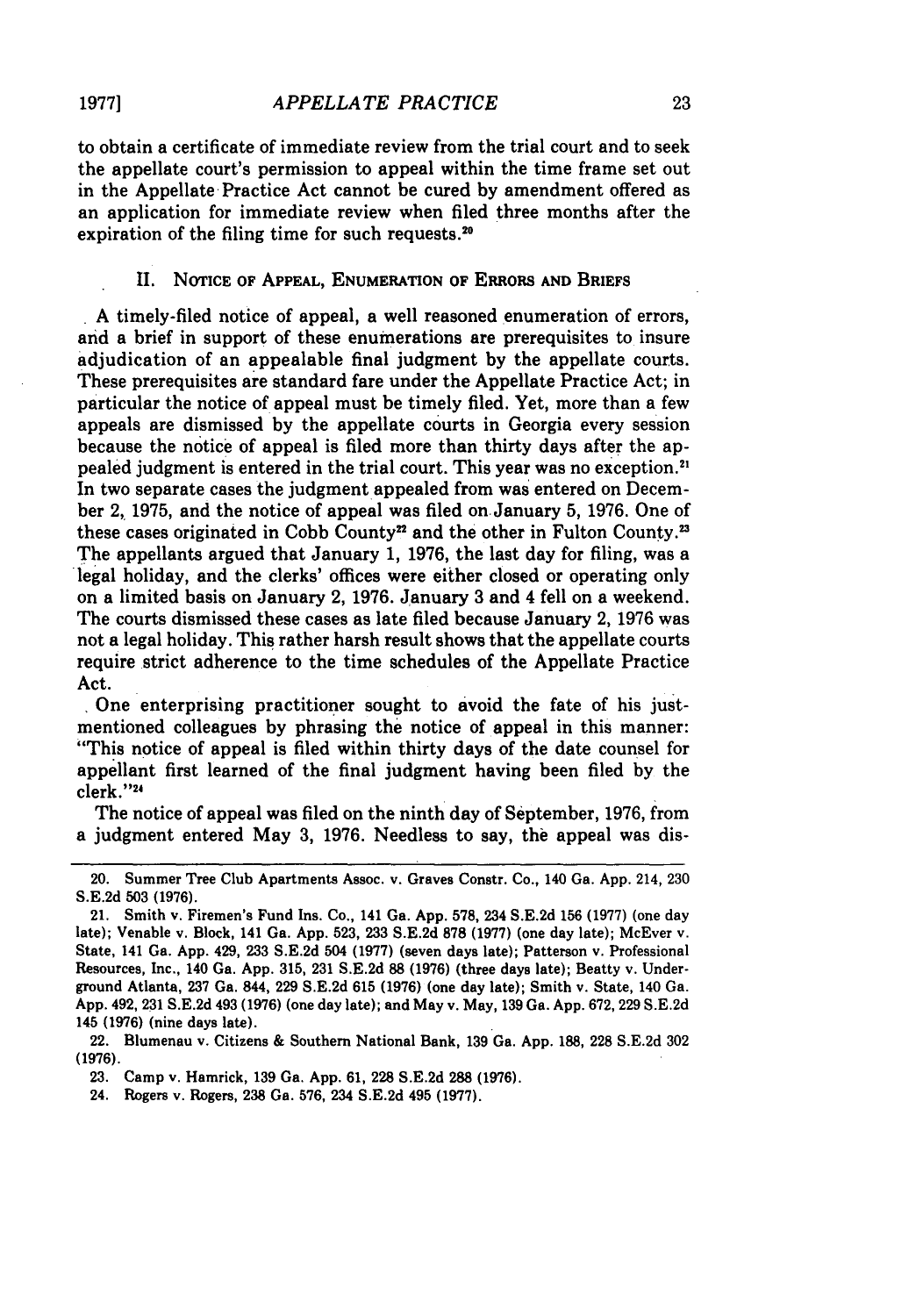missed, but a *la* Morgan Thomas, counsel must be awarded a "nice try of the year" citation.

The appeal was also dismissed in  $Mody$  v.  $Mody$ <sup>25</sup> even though a notice of appeal was filed on January 6, 1976, from an order entered December 8, 1975. The problem in this case was that the appellant also filed a motion for new trial along with his notice of appeal. The motion for new trial was denied on February 23, 1976, after which no new notice of appeal was filed. Because the notice was filed while a motion for new trial was pending, the filing was premature and of no validity.

Note, however, that while the appellate courts remain strict in requiring civil litigants to comply with the rules, applicants for *habeas corpus* relief who did not perfect a timely direct appeal after their convictions may still be granted some relief. In both *Cromer v. Allen*<sup>26</sup> and *Hardin v. Hopper*<sup>*n*</sup> the appellants were allowed out-of-time appeals on showings that they did not voluntarily and intelligently waive their right to an appeal.

Georgia Code Ann. §6-803 (1975), which sets the thirty day time limit for filing a notice of appeal, also provides in part:

when a motion for new trial, or a motion in arrest of judgment, or a motion for judgment notwithstanding the verdict has been filed, the notice shall be filed within 30 days after the entry of the order granting, overruling, or otherwise finally disposing of the motion.

Filing one of these motions extends the time for the filing of a notice of appeal. However, as various appellants have discovered to their misfortune, the time for filing is not extended by the filing of either a motion for reconsideration<sup>28</sup> or a motion for new trial following the granting of a motion for summary judgment.<sup>29</sup> Nor is the time extended because the trial court modified an early appealable order<sup>30</sup> or withdrew and re-entered findings of fact and conclusions of law.<sup>31</sup> In each of these cases counsel should have invoked the protection of §6-804, which allows for extensions of time to file notices of appeal.

Although not included in §6-803, a motion to vacate may protect the appellant, as the appellee learned in *Johnson v. Barnes.3* The appellant appealed the overruling of his motion to vacate an order dismissing his case. It had been on the inactive file for more than two years in the lower court and was dismissed on February 12, 1975. In February 1976, the appel-

<sup>25. 141</sup> Ga. App. 185, 233 S.E.2d 385 (1977).

<sup>26. 237</sup> Ga. 384, 228 S.E.2d 795 (1976).

<sup>27. 237</sup> Ga. 139, 227 S.E.2d 43 (1976).

<sup>28.</sup> Ellis v. Continental Ins. Co., 141 Ga. App. 809, 234 S.E.2d 377 (1977); Presley v. Green, 137 Ga. App. 788, 225 S.E.2d 60 (1976).

<sup>29.</sup> Shine v. Sportservice Corp., 140 Ga. App. 355, 231 S.E.2d 130 (1976).

<sup>30.</sup> Wilson v. Coite Somers Co., 138 Ga. App. 455, 226 S.E.2d 277 (1976).

<sup>31.</sup> W.T.A. Assoc., Inc. v. Beamon, 141 Ga. App. 25, 232 S.E.2d 373 (1977).

<sup>32. 237</sup> Ga. 502, 229 S.E.2d 70 (1976).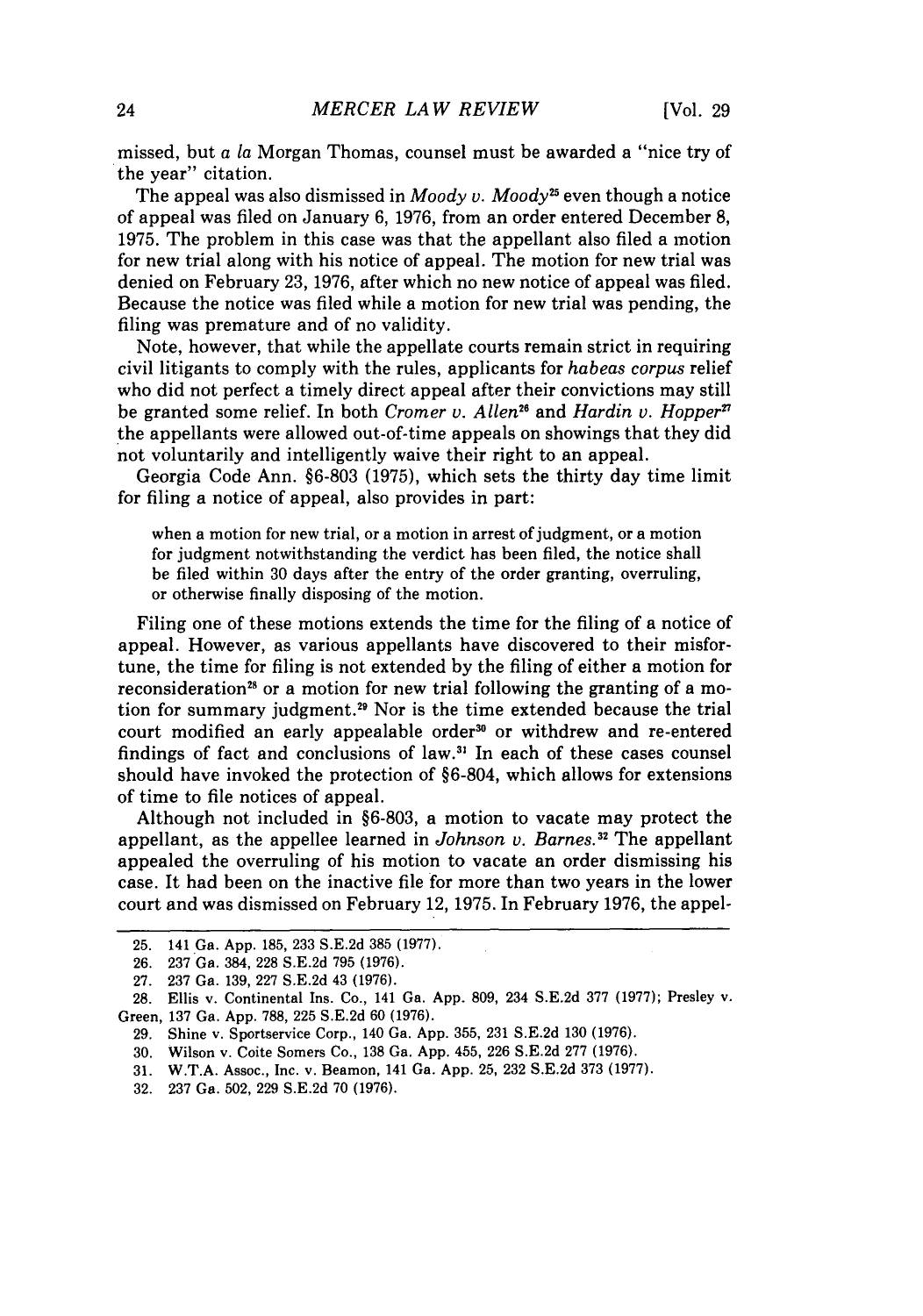lant filed a motion to vacate the dismissal which was denied on April 22, 1976. Notice of appeal was filed on May 21, 1976. The appellee, citing §6- 803(a), moved to have the appeal dismissed as untimely. In an interesting opinion the supreme court refused to dismiss the appeal and held that the motion to vacate was predicated upon a nonamendable defect which appeared on the face of the record. It would, therefore, be treated as a motion to set aside under Ga. Code Ann. §81A-160(d) (Supp. 1977) of the Civil Practice Act, meaning that the notice of appeal was timely filed as to this appealable order. At best this reasoning should be limited to the peculiar factual make-up of the procedural history of this case and future appellants in similar situations would do well to file within thirty days of the original judgment.

The appellate courts do not apply the same strict requirement for timely filing of enumeration of errors and briefs. Of course, the filing of the notice of appeal is jurisdictional in nature; the enumeration of errors and briefs are not. For instance, in *Clark v. State,"* the appellant filed his brief 12 days after the expiration of a ten-day extension and the court of appeals considered his enumerated errors "notwithstanding our rules to the contrary."34 However, when no brief and enumeration of errors is filed, the appeal will be dismissed.<sup>35</sup> As was done last year,<sup>36</sup> one counsel who failed to file his enumeration of errors and a brief after being ordered to do so was held in contempt of court and had his name stricken from the roll of attorneys authorized to practice before the court of appeals.<sup>37</sup>

When the appellant seeks the reversal of the trial court's judgment with directions that findings of fact and conclusions of law be entered, he should enumerate as error the trial court's failure to do so. Otherwise, the appellate court will not reverse the judgment of the trial court upon such ground.38 Further, when the trial court dismisses the appellant's notice of appeal and this result is not included in his enumeration of errors, the lower court's ruling will be affirmed regardless of the merits of the appellant's appeal.<sup>39</sup> The middle bench held, however, that the appellant need not list in his enumerations the denial of his motion for new trial by the trial court or the jury's verdict in favor of the appellee.<sup>40</sup> The court also decided, in *Hulsey v. Sears, Roebuck & Co.,'* that an appellant is entitled to argue all enumerations of error properly raised in the lower court even

39. Davis v. Davis, 238 Ga. 143, 231 S.E.2d 753 (1977).

41. 138 Ga. App. 523, 226 S.E.2d 791 (1976).

<sup>33. 138</sup> Ga. App. 266, 226 S.E.2d 89 (1976).

<sup>34.</sup> *Id.* at 267, 226 S.E.2d at 91.

<sup>35.</sup> Barfield v. State, 141 Ga. App. 421, **233** S.E.2d 887 **(1977);** Grant v. State, 139 Ga. App. 793, 229 S.E.2d 674 (1976).

<sup>36.</sup> Pettiford v. State, 235 Ga. 622, 221 S.E.2d 43 (1975).

<sup>37.</sup> Bailey v. State, 139 Ga. App. 321, 228 S.E.2d 357 (1976).

<sup>38.</sup> Cunnane v. Cunnane, 237 Ga. 650, 229 S.E.2d 431 (1976).

<sup>40.</sup> Hudson v. Columbus, Georgia, 139 Ga. App. 789, 229 S.E.2d 671 (1976).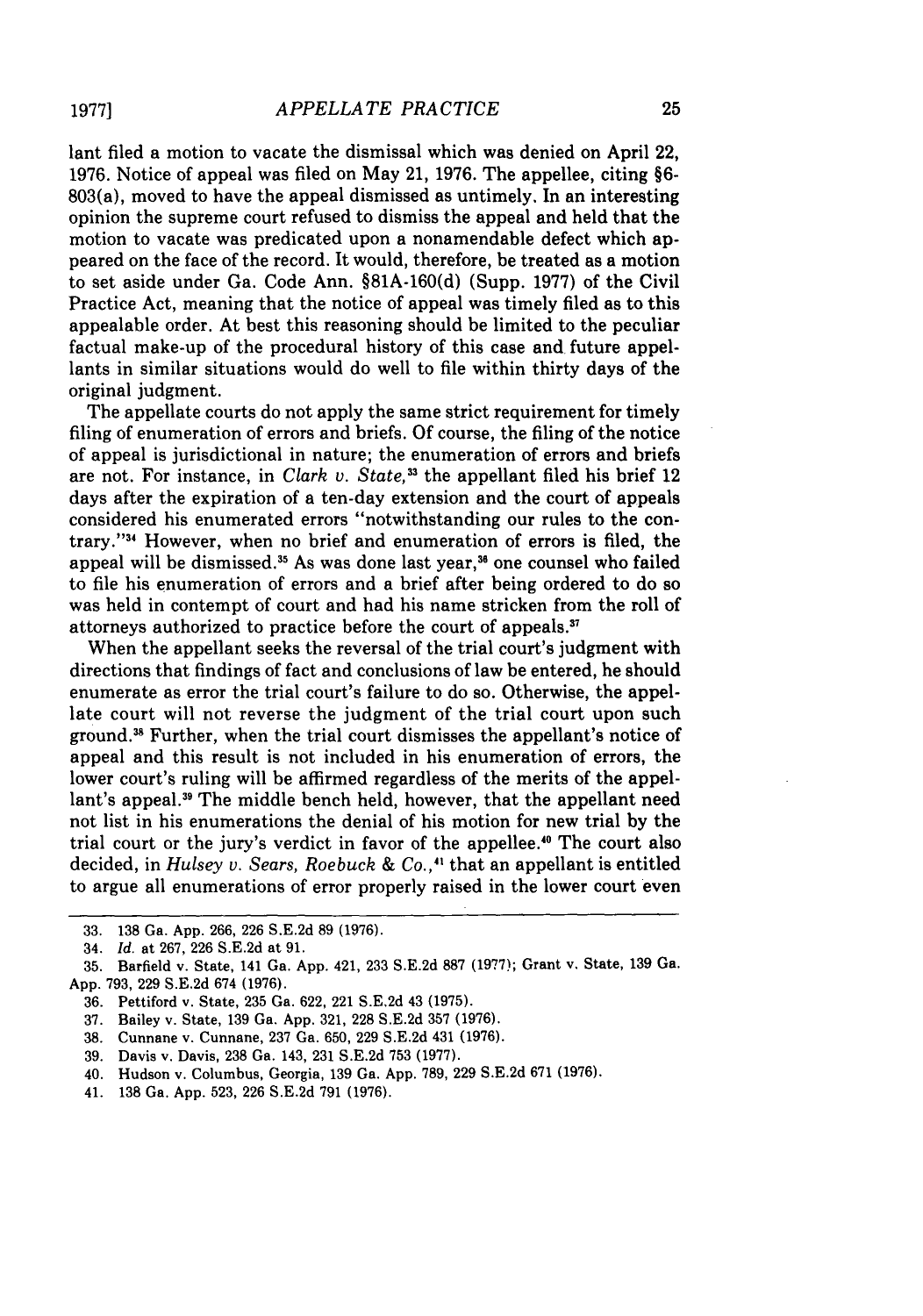though not included as a ground in a new trial motion. The appellee contended that such a ruling permits "sandbagging" the trial judge. The court of appeals disagreed and concluded that in *Hulsey* the record showed that the trial judge was not "bushwhacked" at the appellate level.

The court of appeals decision in *Johnson v. Heifter<sup>42</sup>* raises the subject of the proper construction of the appellant's brief. The appellant's brief was timely filed but he argued only two of five listed enumerations of error. One week before oral argument was to be presented he filed a brief arguing his remaining enumerations of error. The court decided to consider all of the appellant's enumerations, but in some rather strong language it noted that such practice would not be tolerated in the future. Enumerations of error so handled shall be considered waived under rules  $16(a)^{43}$  and  $18(c)(2)^{44}$  of the court of appeals' rules. Supplemental briefs are encouraged, reasoned the court, but there must be something present in the appellant's original brief which can be supplemented. Good rule and fair warning.

#### III. TRANSCRIPT

Georgia Code Ann. **§6-809(b) (1975)** governs dismissal of appeals. for failure to cause the transcript to be filed and grants the trial judge discretion on the question of ordering dismissal where it is shown that any delay is inexcusable and unreasonable. This rule applies to the transmittal of the record as well. With this rule in mind, the court of appeals disposed of several cases this past year in little more than summary fashion. In one, *Almond v. Robertson,5* the transcript was due June **27, 1975.** On June **30, 1975,** the trial court granted an application to extend the time for filing until July **30, 1975.** When the transcript was not filed until August **27, 1975,** the trial court granted appellee's motion to dismiss. The court of appeals, in affirming, held the order of June **30, 1975** nugatory and void because it was made after June **27, 1975.**

Not all late filers met the same fate. Emphasizing that motions to dismiss for late filing of the transcript must be made and ruled upon in the trial court prior to transmittal, the court of appeals denied appellee's motion made in that court in *Hodges v. Doctors Hospital."* Tardy appellants also found relief in three other appellate decisions. In *Young v. Climatrol Southeast Distributing Corp.,*<sup>47</sup> the supreme court reasoned that the question of unreasonable delay should be considered in light of the fact that the time provided for filing the transcript or record is not jurisdictional.

<sup>42. 141</sup> Ga. **App.** 460, **233 S.E.2d 853 (1977).**

<sup>43.</sup> **GA. CODE ANN.** §24-3616(a) **(1971).**

<sup>44.</sup> **GA. CODE ANN. §24-3618(c)(2) (1971).**

**<sup>45.</sup> 138** Ga. **App.** 22, **225 S.E.2d** 486 **(1976).**

**<sup>46.</sup>** 141 Ga. **App.** 649, 234 **S.E.2d 116 (1977).**

<sup>47.</sup> **237** Ga. **53, 226 S.E.2d 737 (1976).**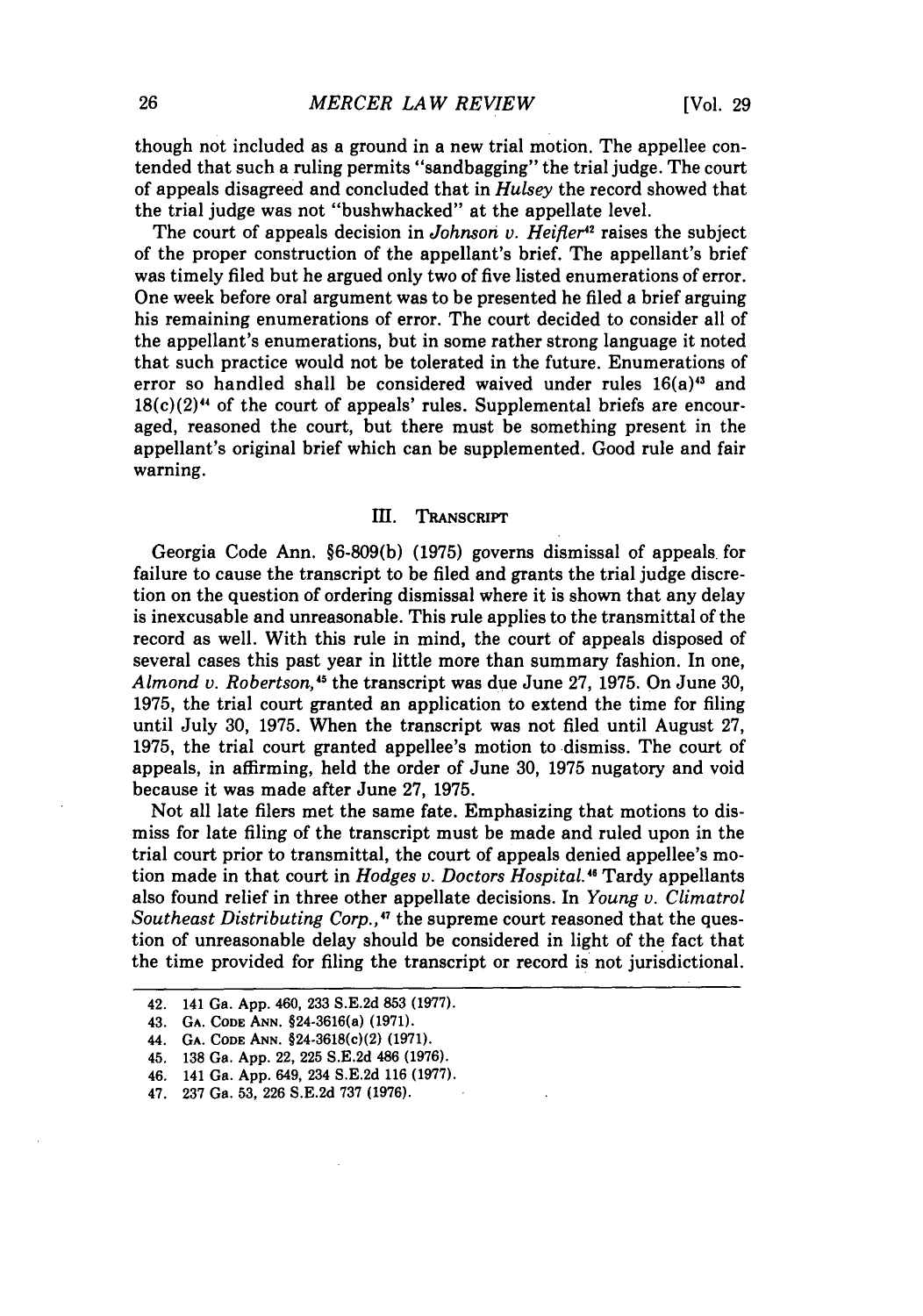Rather, time requirements are merely a means of avoiding unreasonable delay so that the case can be presented on the earliest possible calendar in the appellate courts.

Following the *Young* logic the court of appeals excused two more late filers,<sup>48</sup> and in one of these opinions, it repeated the words from a portion of an early decision of that court which all tardy appellate practitioners should keep handy for ready use.

Punctuality is a virtue of high order, but truth and justice are even more exhalted; hence the demand for punctuality in pleading should not be so strict as to prevent inquiry into truth and to deny justice where the delinquency is reasonably excusable. Therefore, while the law makes requirements of punctuality in pleading, it also usually makes provision for relieving against the penalties imposed for a lack of this virtue, when the interests of truth and justice require it. This may be said to be the general policy of the law."

The flexibility demonstrated by the courts regarding the requirement for timely filing of the transcript and record did not extend to benefit the appellants who filed no transcript or something less than what the appellate court considered a complete record. As in years past, the appellate benches affirmed the judgments of the lower courts in these instances. <sup>0</sup>

Sometimes getting a proper transcript prepared for consideration on appeal is not a simple matter. The supreme court made it clear, in *Albea v. Jackson*,<sup>51</sup> that the appellant had better correct any problems in transcript preparation before proceeding to the appellate level. In *Albea* the counsel for the appellant experienced difficulty with the court reporter who, after being cited for contempt by the trial judge, produced a partial transcript some 20 months after the trial. The appellant asked the supreme court to reverse the trial court's judgment because of the deficient transcript. This request was denied. The appellant should have sought relief at the trial level under the provisions of Ga. Code Ann. §6-805 (1975). Sections 6-805(f) and **(g)** provide that the transcript may be prepared in narrative form if no transcript is available and that the trial court will resolve the matter after a hearing if the parties cannot agree on what transpired.

On the criminal side of the docket the supreme court affirmed a trial

**19771**

<sup>48.</sup> Gilland v. Leathers, 141 Ga. **App. 680, 234 S.E.2d 338 (1977);** I.T.T. Indus. Credit Co. v. Carpet Factory, Inc., 140 Ga. **App.** 204, **230 S.E.2d** 354 **(1976).**

<sup>49.</sup> Gilland v. Leathers, 141 Ga. **App.** 680, 681, 234 **S.E.2d 338, 339 (1977),** *quoting from* Bass v. Doughty, **5** Ga. **App.** 458, 460, **63 S.E. 516, 517 (1909).**

**<sup>50.</sup>** Perry v. Dudley, 141 Ga. **App.** 455, **233 S.E.2d 849 (1977);** Brown v. Donahoo, 141 Ga. **App. 309, 233 S.E.2d 269 (1977);** Butler v. Butler, **238** Ga. **198, 232 S.E.2d** 246 **(1977);** Turner v. Watson, **139** Ga. **App.** 648, **229 S.E.2d 126 (1976);** Lee v. Tollerson, **139** Ga. **App.** 446, **228 S.E.2d 595 (1976).**

**<sup>51. 236</sup>** Ga. **690, 225 S.E.2d** 46 **(1976).**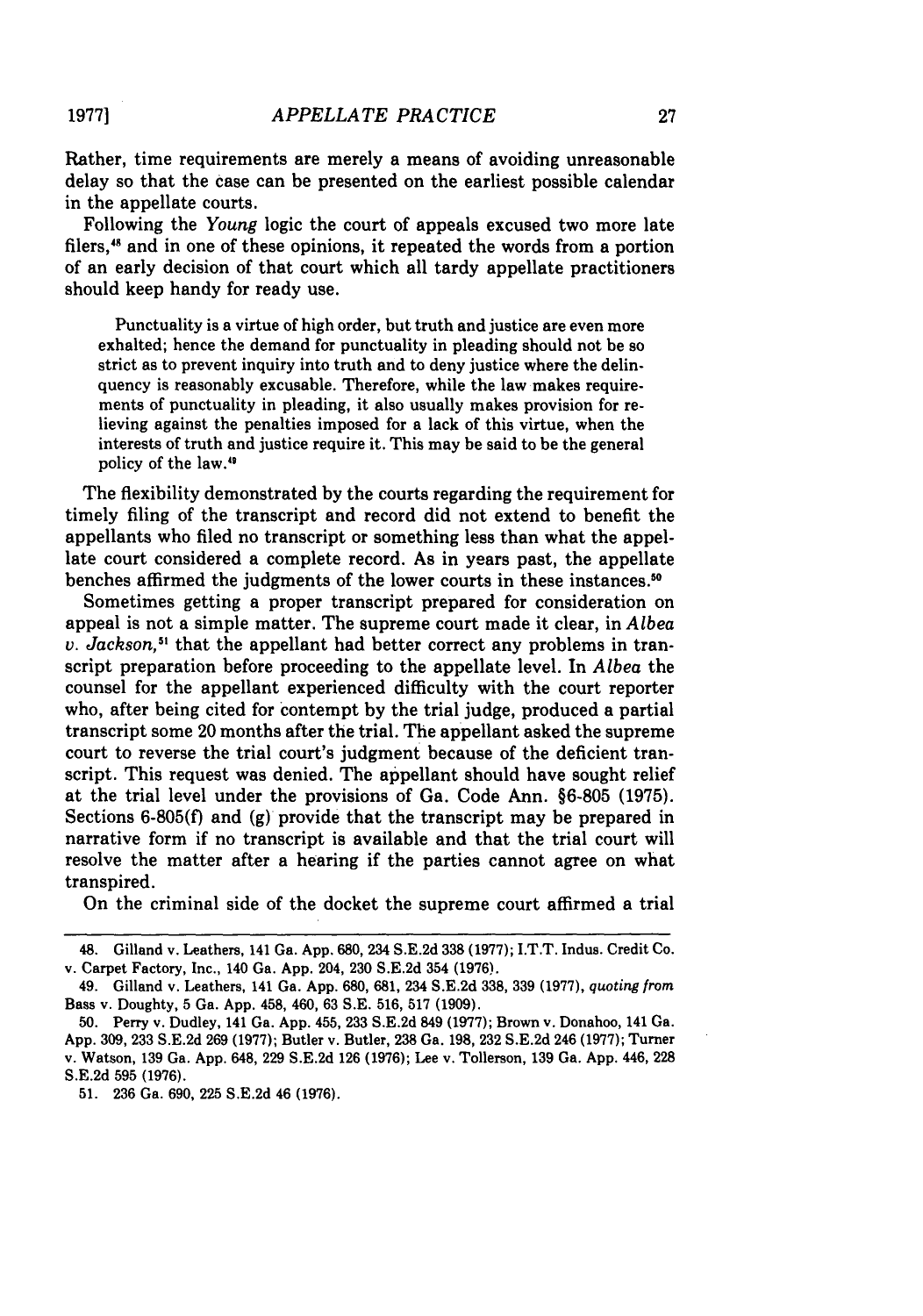court's denial of an indigent prisoner's request for a copy of his transcript "for the purposes of continuing litigation."<sup>52</sup> The appellant did not show any need or purpose for which he requested the transcript, and he did not assert that he was pursuing post-conviction relief. Presumably, the prisoner had failed to seek direct appeal of his conviction. The ruling appears to conflict with the **U.S.** Supreme Court's landmark pronouncement in *Griffin v. Illinois"* that indigent persons must be afforded as adequate an appellate review as persons who have money to buy transcripts. However, that Court's more recent'holding in *United States v. MacCollom5 "* supports the conclusion our state's highest court reached. In *MacCollom* a federal *habeas corpus* petitioner was denied a copy of his transcript **by** a lower court. The Supreme Court held that the right to a free transcript is not a necessary concomitant of the writ without a direct showing of need and nonfrivolousness.

#### IV. **MISCELLANY**

Perhaps the most important decision in the area of appellate practice and procedure this past survey period was the supreme court's reversal of the court of appeals ruling<sup>55</sup> in *Smith v. Telecable of Columbus, Inc.*<sup>56</sup> In reversing the middle bench the supreme court overruled *Weinkle* v. *Brunswick* Ry. *Co.,57* an 1898 supreme court decision. Citing *Weinkle,* the court of appeals had held that, while in its opinion the trial judge erroneously granted the defendant's motion for new trial on a special ground related to the charge, the appellate court was without authority to review the ruling. The supreme court in *Weinkle* had held:

[T]his court will not, under any circumstances, reverse a judgment granting a first new trial, whether the grant be general upon all the grounds of the motion or special upon one or more grounds only, or whether it be upon a ground which involves questions of evidence or upon a ground which involves purely questions of law, unless it is made to appear that no other verdict than the one rendered could possibly have been returned under the law and facts of the case.<sup>58</sup>

With *Weinkle* overruled, the present rule is that the first grant of a new trial on special grounds involving a question of law is reviewable on a proper appeal. This means that a certificate of immediate review is required.

**56. 238** Ga. **559,** 234 **S.E.2d** 24 **(1976).**

**<sup>52.</sup>** Bynum v. State, **238** Ga. **68, 69, 231** S.E.2d 62 **(1976).**

**<sup>53. 351</sup> U.S.** 12 **(1956).**

<sup>54. 426</sup> **U.S. 317 (1976).**

**<sup>55.</sup>** Smith v. Telecable of Columbus, Inc., 140 Ga. **App. 755, 232 S.E.2d 100 (1976).**

**<sup>57. 107</sup>** Ga. **367, 33 S.E.** 471 **(1898).**

**<sup>58.</sup>** *Id.* at **368-69, 33** S.E. at **471-72.**